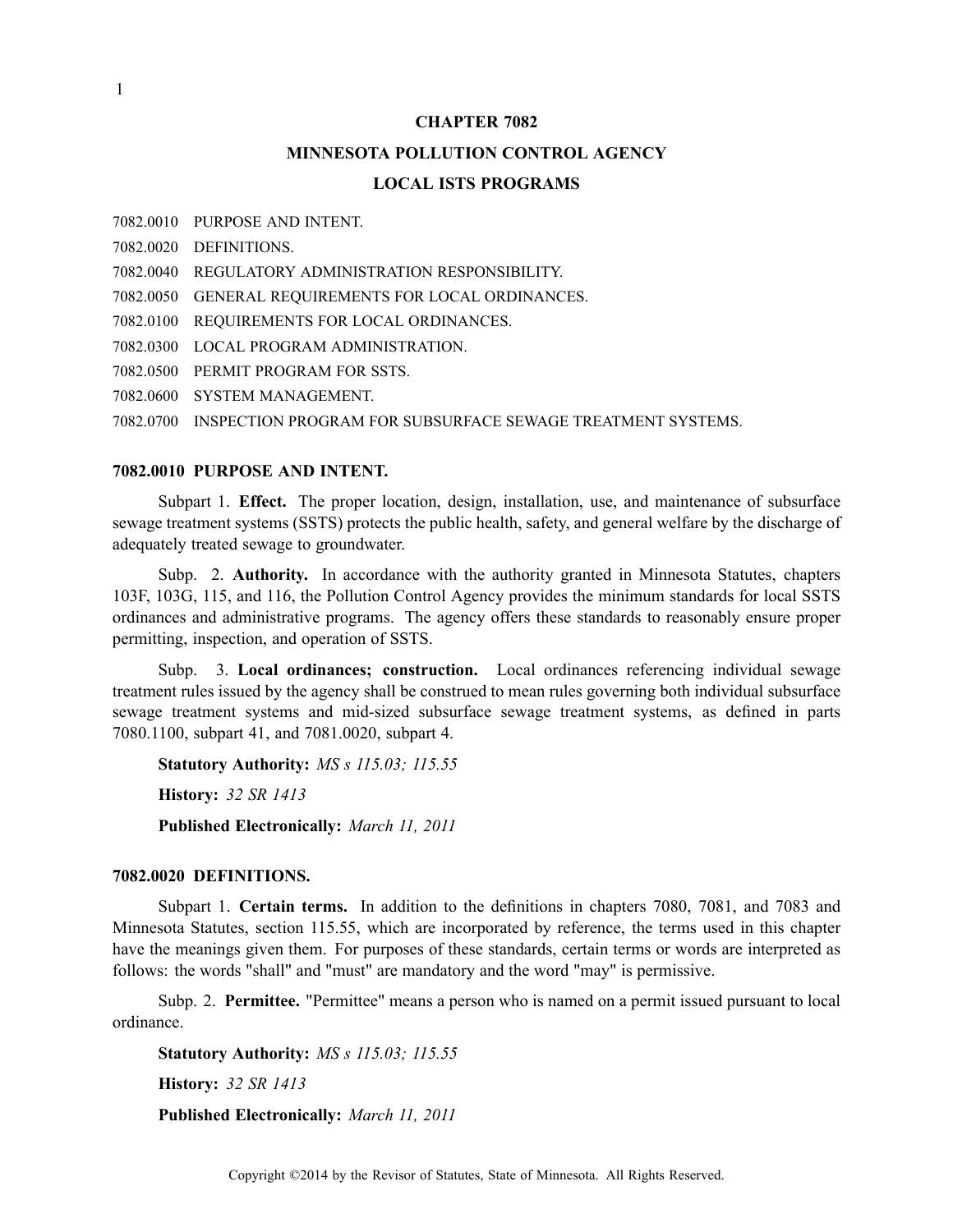## **7082.0040 LOCAL ISTS PROGRAMS** 2

#### **7082.0040 REGULATORY ADMINISTRATION RESPONSIBILITY.**

Subpart 1. **Agency responsibilities.** The agency is responsible for providing the framework for local SSTS ordinances along with providing minimum administrative procedures or strategies to ensure effective permitting and inspection of SSTS. The agency is also responsible for reviewing local ordinances to ensure adequate protection of public health and the environment and that local administration is sufficient to ensure compliance.

## Subp. 2. **County responsibilities.**

A. All counties must adopt and implement SSTS ordinances in compliance with chapters 7080 and 7081 that also comply with this chapter. Ordinances must apply to all land area within the county, excep<sup>t</sup> in towns and cities that have adopted ordinances that are in conformance with the county ordinance and this chapter. All counties with SSTS ordinances must permit and inspect SSTS within cities and townships that do not administer an SSTS ordinance that complies with these rules.

B. Counties must send written invitations to all cities and townships within the county soliciting their input and involvement with the county-coordinated process of establishing countywide SSTS ordinance standards.

Subp. 3. **City and township responsibilities.** Cities and townships with SSTS ordinances must effectively administer and enforce an ordinance that conforms with this chapter and is administratively and technically as strict as the county ordinance, as determined by the agency. Cities and townships are authorized to adopt conventional programs as described in par<sup>t</sup> 7082.0050, subpart 3, even if the county has adopted <sup>a</sup> performance program.

Subp. 4. **Required fiscal and physical capacity for local programs.** All local governments that administer SSTS programs must have:

A. adequate personnel to properly conduct SSTS technical and administrative functions. All local governments that administer SSTS programs must have:

(1) at least one certified inspector as described in par<sup>t</sup> 7083.1020, subpart 1, item C, who is employed by the local unit of governmen<sup>t</sup> or <sup>a</sup> contracted licensed SSTS inspection business. Multiple local units of governmen<sup>t</sup> are allowed to contract for services with the same certified inspector; and

(2) at least one person who is employed by the local unit of governmen<sup>t</sup> who has received accredited training on administration of local SSTS programs; and

B. an enforceable ordinance that meets the requirements of this chapter.

Subp. 5. **Reporting requirements for all local programs.** Local units of governmen<sup>t</sup> that administer SSTS programs must provide an annual repor<sup>t</sup> to the commissioner. The repor<sup>t</sup> must be submitted to the commissioner no later than February 1 for the previous calendar year. The repor<sup>t</sup> must include:

A. the name and address of the program administrator, all qualified employees, and contracted licensed businesses authorized to perform services on behalf of the local unit of government;

B. the number of permits issued in the reporting year in the following categories: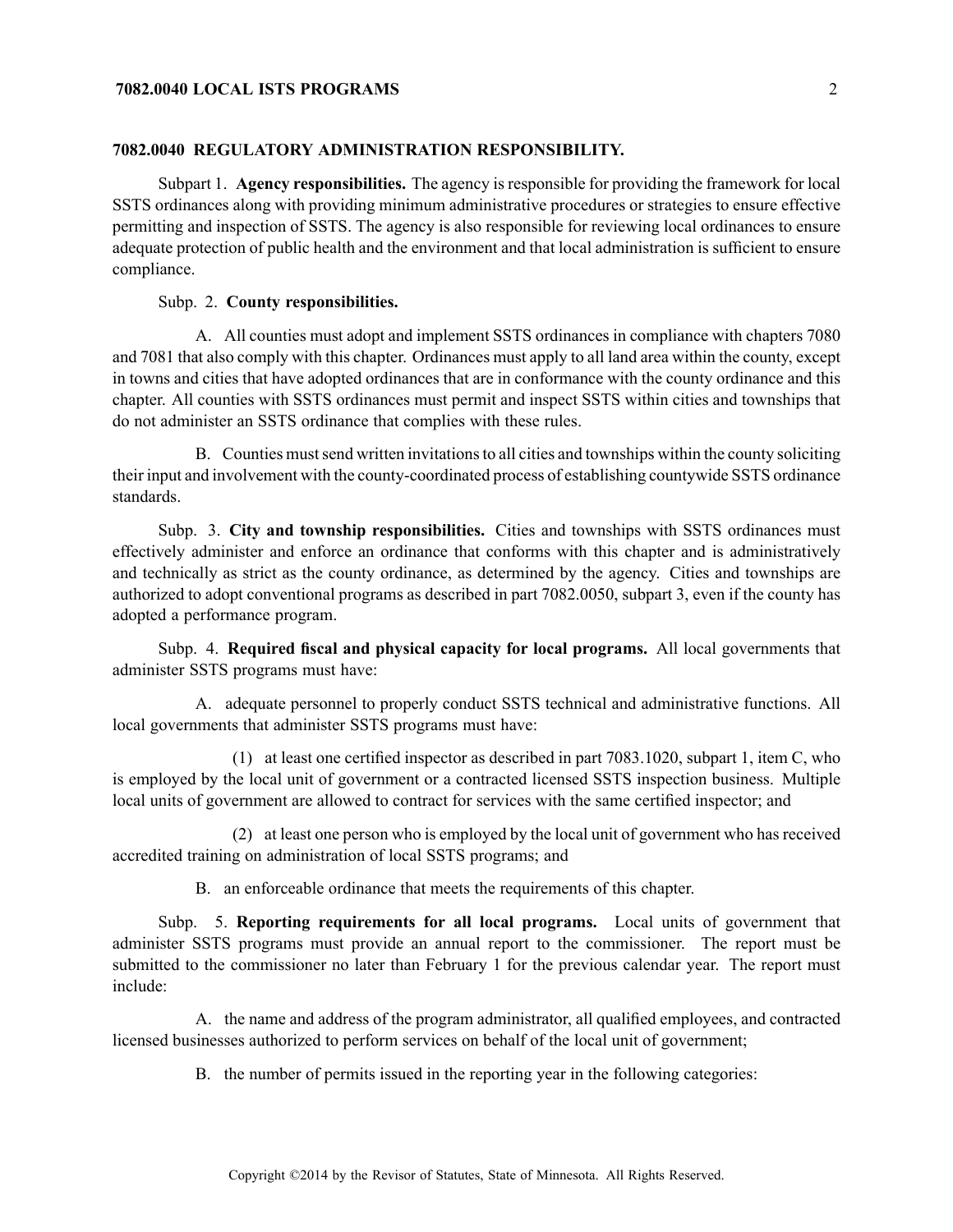## 3 **LOCAL ISTS PROGRAMS 7082.0050**

Total SSTS by flow permitted in year:

|                                       | 1-2,499<br>gallons<br>per day | 2,500-4,999<br>gallons<br>per day | 5,000-10,000<br>gallons<br>per day                                                             |  |
|---------------------------------------|-------------------------------|-----------------------------------|------------------------------------------------------------------------------------------------|--|
|                                       |                               |                                   |                                                                                                |  |
| New SSTS construction                 |                               |                                   |                                                                                                |  |
| Replacement SSTS                      |                               |                                   |                                                                                                |  |
|                                       |                               |                                   |                                                                                                |  |
| Total SSTS by type permitted in year: |                               |                                   |                                                                                                |  |
|                                       | Residential                   |                                   | Other establishments                                                                           |  |
| Type I                                |                               |                                   |                                                                                                |  |
| Type II                               |                               |                                   |                                                                                                |  |
| Type III                              |                               |                                   |                                                                                                |  |
| Type IV                               |                               |                                   |                                                                                                |  |
| Type V                                |                               |                                   |                                                                                                |  |
|                                       |                               |                                   | C. the total number of systems serving full-time residences and seasonal residences, the total |  |

number of cluster systems, and the total number of other establishments in the jurisdiction;

D. the estimated percentage of existing SSTS in compliance within the local government's jurisdictional boundaries and how the estimate was developed;

E. the number of septic system tanks installed by each licensed installation business or homeowner;

F. the number of systems regulated under an operating permit;

G. for counties, the names of cities and townships that have local ordinances within the county;

and

H. <sup>a</sup> narrative description of problem areas in local SSTS administration.

**Statutory Authority:** *MS <sup>s</sup> 115.03; 115.55*

**History:** *32 SR 1413; 35 SR 1353; 38 SR 1001*

**Published Electronically:** *January 22, 2014*

#### **7082.0050 GENERAL REQUIREMENTS FOR LOCAL ORDINANCES.**

#### Subpart 1. **Adoption of local ordinances.**

A. The regulation of SSTS by local governments must be implemented through an ordinance based on the requirements of this chapter, excep<sup>t</sup> that counties are allowed to choose between options described in subpart 3 or 4 and are allowed to adopt alternative local standards according to subpart 5. Cities and towns must adopt the regulatory option used by the county and must be as strict as the county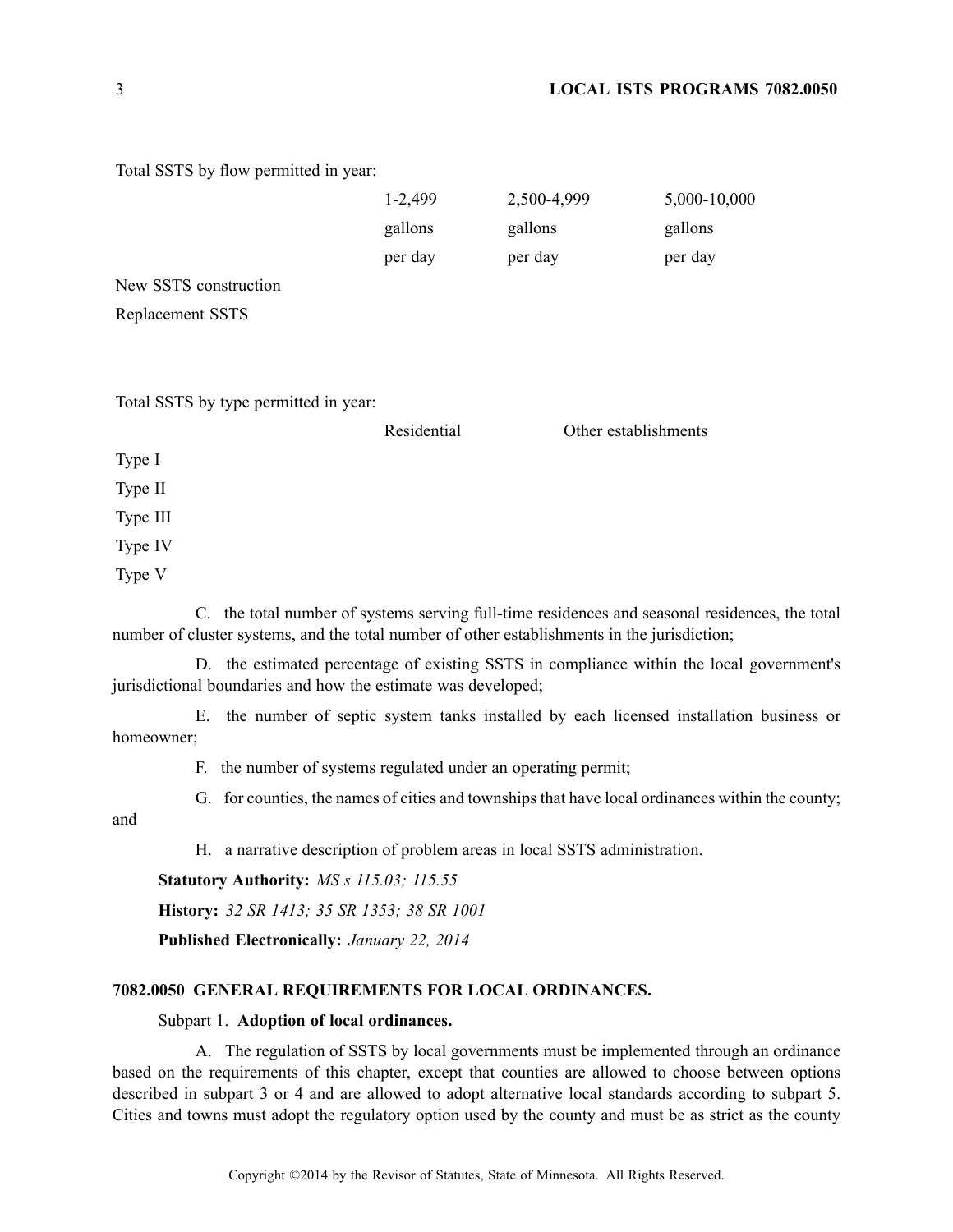#### **7082.0050 LOCAL ISTS PROGRAMS** 4

ordinance. Cities and townships are authorized to adopt conventional programs as described in subpart 3 even if the county has adopted <sup>a</sup> performance program.

B. County ordinances that administer SSTS programs must be updated to the standards of chapters 7080 to 7083 within 24 months of February 4, 2008. City and township ordinances must be updated no more than 12 months after adoption of the county ordinance in which the city or township is located and must comply with the standards of chapters 7080 to 7083 and must be as strict as the applicable county ordinance.

## Subp. 2. **Review by agency.**

A. A copy of all local ordinances regulating SSTS and all future ordinances or amendments must be submitted to the commissioner 30 days prior to adoption, accompanied by <sup>a</sup> completed ordinance review checklist on <sup>a</sup> form provided by the commissioner.

B. Local ordinances and programs must be reviewed by the commissioner for compliance with this chapter and to ensure that, based on local circumstances in that jurisdiction, the ordinance adequately protects public health and the environment. The commissioner must complete the ordinance review within six months of receipt. A local unit of governmen<sup>t</sup> is authorized to implement ordinances during the review process. The commissioner must supply comments on the ordinance to the local unit of governmen<sup>t</sup> when the review is complete.

Subp. 3. **Conventional programs.** Each SSTS ordinance must have technical standards. Conventional programs are comprehensive programs that employ ISTS and MSTS technical standards and criteria as specified in chapters 7080 and 7081 and program administrative functions in parts 7082.0100, subparts 1, 2, 3, and 5, and 7082.0300 to 7082.0700.

Subp. 4. **Performance programs.** A county is authorized to further choose to develop and implement <sup>a</sup> comprehensive, performance-based program using ISTS and MSTS designs tailored to adequately protect the public health and the environment based on local environmental sensitivity. Performance programs must meet the requirements of the conventional program plus include provisions necessary to implement par<sup>t</sup> 7082.0100, subpart 4.

Subp. 5. **Requirements for alternative local standards.** Counties are authorized to adopt and enforce by ordinance alternative local standards for existing or new construction or replacement of SSTS as par<sup>t</sup> of <sup>a</sup> conventional program. The alternative local standards must protect public health and the environment as stipulated in Minnesota Statutes, section 115.55, subdivision 7, paragraphs (a) and (b), and must comply with items A to H.

A. Except as provided in items G and H, alternative local standards must not apply to systems in shoreland areas or wellhead protection areas or systems serving food, beverage, or lodging establishments.

B. Alternative local standards must comply with requirements of other applicable state laws or rules or local ordinances.

C. Local SSTS ordinances with alternative local standards for existing systems must include <sup>a</sup> time period to upgrade, replace, or discontinue use of <sup>a</sup> noncomplying system. The draft local ordinance, including the alternative local standards, must be submitted to the commissioner for comment before adoption to demonstrate that, based on local circumstances in that jurisdiction, the alternative local standards adequately protect public health and the environment. Possible considerations for justification of the alternative local standard for existing systems include:

(1) soil separation;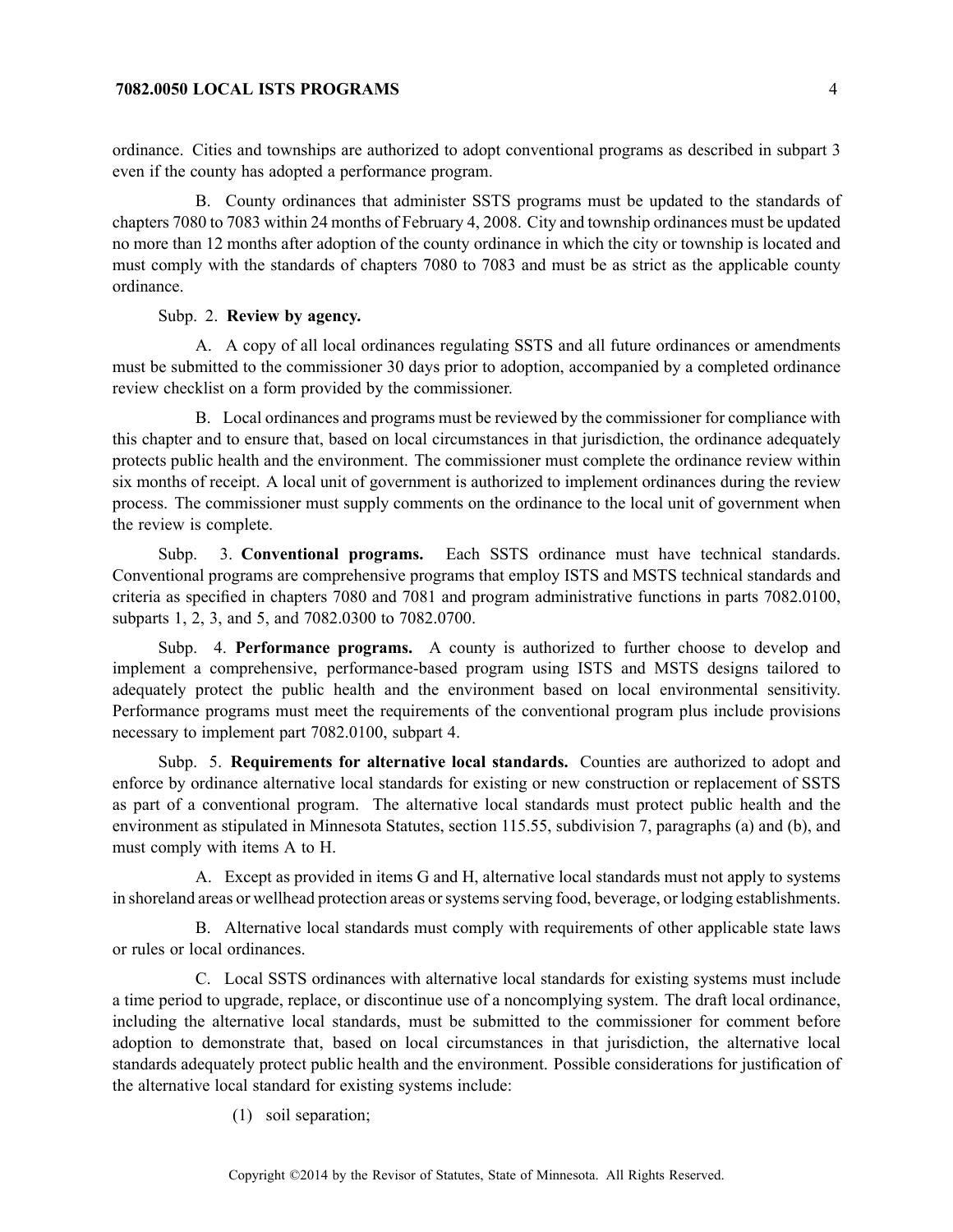- (2) soil classification;
- (3) vegetation;
- (4) system use;
- (5) localized well placement and construction;
- (6) localized density of systems and wells;
- (7) extent of area to be covered by the alternative local standard;
- (8) groundwater flow patterns; and
- (9) existing natural or artificial drainage systems.

D. In accordance with Minnesota Statutes, section 115.55, subdivision 7, paragraph (b), counties are authorized to adopt alternative local standards that are less restrictive than the agency's rules for new construction or replacement in areas of sustained and projected low population density where conditions render conformance to this chapter difficult or otherwise inappropriate after submitting documentation of the following information and conditions to the commissioner:

- (1) population density of the area covered by the alternative local standard;
- (2) reasons why conformance to this chapter is difficult or otherwise inappropriate;
- (3) <sup>a</sup> description of the hardship that would result from strict adherence to the agency's

rules;

(4) evidence of sustained and projected low population density;

(5) evidence that the proposed alternative local standard provides cost-effective and long-term treatment alternatives;

- (6) <sup>a</sup> map delineating the area of the county to be served by the local standard; and
- (7) applicable justifications under item C.

E. If the draft county SSTS ordinance includes alternative local standards for new construction and replacement, the ordinance must be submitted to the local water planning advisory committee created under Minnesota Statutes, section 103B.321, subdivision 3, and then submitted with justification to the commissioner at least 30 days before adoption for review and comment demonstrating that the ordinance adequately protects public health and the environment.

F. When <sup>a</sup> county has completed the applicable steps in this subpart, an ordinance containing alternative local standards may be adopted. The county is responsible for developing the processes and procedures necessary to administer the conventional program in addition to the alternative local standards. Processes and procedures must include providing maps to SSTS professionals depicting the areal extent of the alternative local standards, developing inspection procedures to be used to verify compliance with the alternative local standards for both new and existing systems, and developing an addendum to the state's existing system inspection form that reflects the altered compliance standards for the alternative local standards systems in the county, if applicable.

G. A county may adopt alternative local standards for new or replacement residential systems with flow of 2,500 gallons per day or less for systems in shoreland areas regulated under Minnesota Statutes, sections 103F.201 to 103F.221, if the alternative standards are no less stringent than provisions of chapter 7080 that went into effect on April 3, 2006.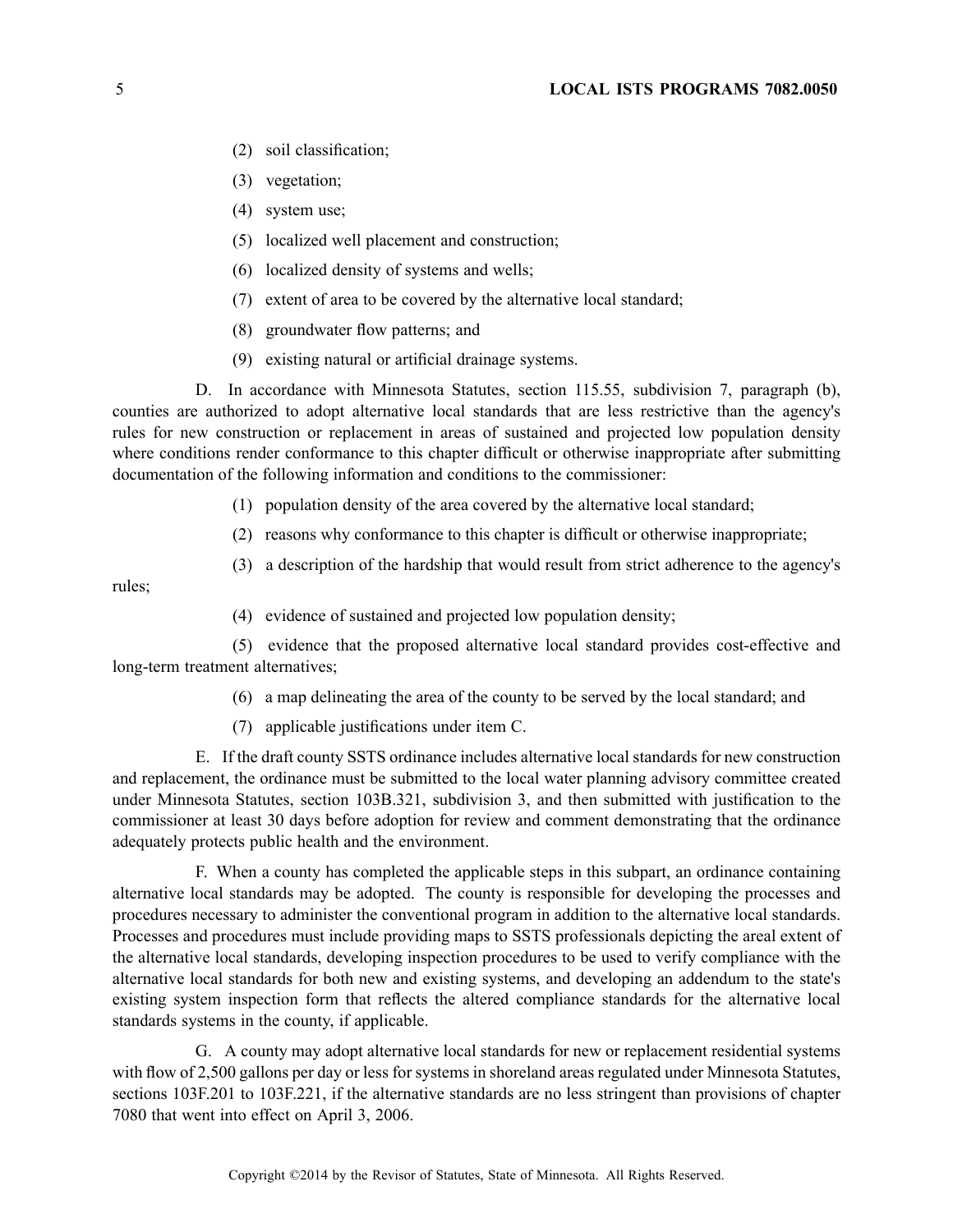## **7082.0100 LOCAL ISTS PROGRAMS** 6

H. A county may adopt alternative local standards for new or replacement residential systems with flow of 2,500 gallons per day or less for systems used in connection with food, beverage, and lodging establishments regulated under Minnesota Statutes, chapter 157, if the alternative standards are no less stringent than provisions of chapter 7080 that went into effect on April 3, 2006, excep<sup>t</sup> that the waste strength must meet the standards established in par<sup>t</sup> 7080.2150, subpart 3, item K. If additional treatment of waste is needed to meet the standard in par<sup>t</sup> 7080.2150, subpart 3, item K, the treatment must be in accordance with par<sup>t</sup> 7080.2150, subpart 3, item A.

**Statutory Authority:** *MS <sup>s</sup> 14.386; 115.03; 115.55* **History:** *32 SR 1413; 35 SR 1353; 37 SR 483* **Published Electronically:** *October 2, 2012*

#### **7082.0100 REQUIREMENTS FOR LOCAL ORDINANCES.**

Subpart 1. **Requirement.** All SSTS ordinances must contain the provisions in items A to C.

A. A provision requiring the upgrade, replacement, repair, or discontinued use of <sup>a</sup> system failing to protect groundwater as described in par<sup>t</sup> 7080.1500, subpart 4, item B, within <sup>a</sup> specified time period after the owner receives <sup>a</sup> notice of noncompliance.

B. A provision requiring the upgrade, replacement, repair, or discontinued use of <sup>a</sup> system that represents an imminent threat to public health or safety as described in par<sup>t</sup> 7080.1500, subpart 4, item A, within ten months after the owner receives <sup>a</sup> notice of noncompliance or within <sup>a</sup> shorter period if required by an applicable local ordinance.

C. Local ordinance requirements regulating vertical separation for systems built before April 1, 1996, in systems that are not SWF as defined in par<sup>t</sup> 7080.1100, subpart 84, must meet the requirements in par<sup>t</sup> 7080.1500, subpart 4, item E.

Subp. 2. **List of differences.** A local unit of governmen<sup>t</sup> must prepare and make available to the commissioner, and to the public upon request, <sup>a</sup> written list of all technical and administrative differences between its ordinance and chapters 7080 and 7081.

Subp. 3. **Additional ordinance requirements for all programs.** Ordinances adopted by <sup>a</sup> local unit of governmen<sup>t</sup> under par<sup>t</sup> 7082.0050 must contain the provisions in items A to R.

A. A provision that requires all design, installation, alteration, repair, maintenance, operation, pumping, and inspection activities for SSTS to be completed by an appropriately licensed business, an appropriately certified qualified employee, or <sup>a</sup> person exempted under par<sup>t</sup> 7083.0700, subpart 1. A local unit of governmen<sup>t</sup> is not authorized to require additional local licenses, local registrations, local certificates, or other similar professional credentials to perform SSTS work.

B. A provision that requires abandonment of SSTS, or par<sup>t</sup> thereof, that will no longer be used, according to par<sup>t</sup> 7080.2500.

C. Technical standards and criteria for new and existing SSTS that adequately protect the public health and environment, as determined by parts 7080.1500, 7080.2150, subpart 2, and 7081.0080. The local unit of governmen<sup>t</sup> is authorized to specifically adopt technical standards in parts 7080.1710 to 7080.2400 and 7081.0110 to 7081.0290.

D. Whether variances to local ordinance provisions are allowed and, if so, the specific variance procedures required to obtain <sup>a</sup> variance from local ordinance requirements.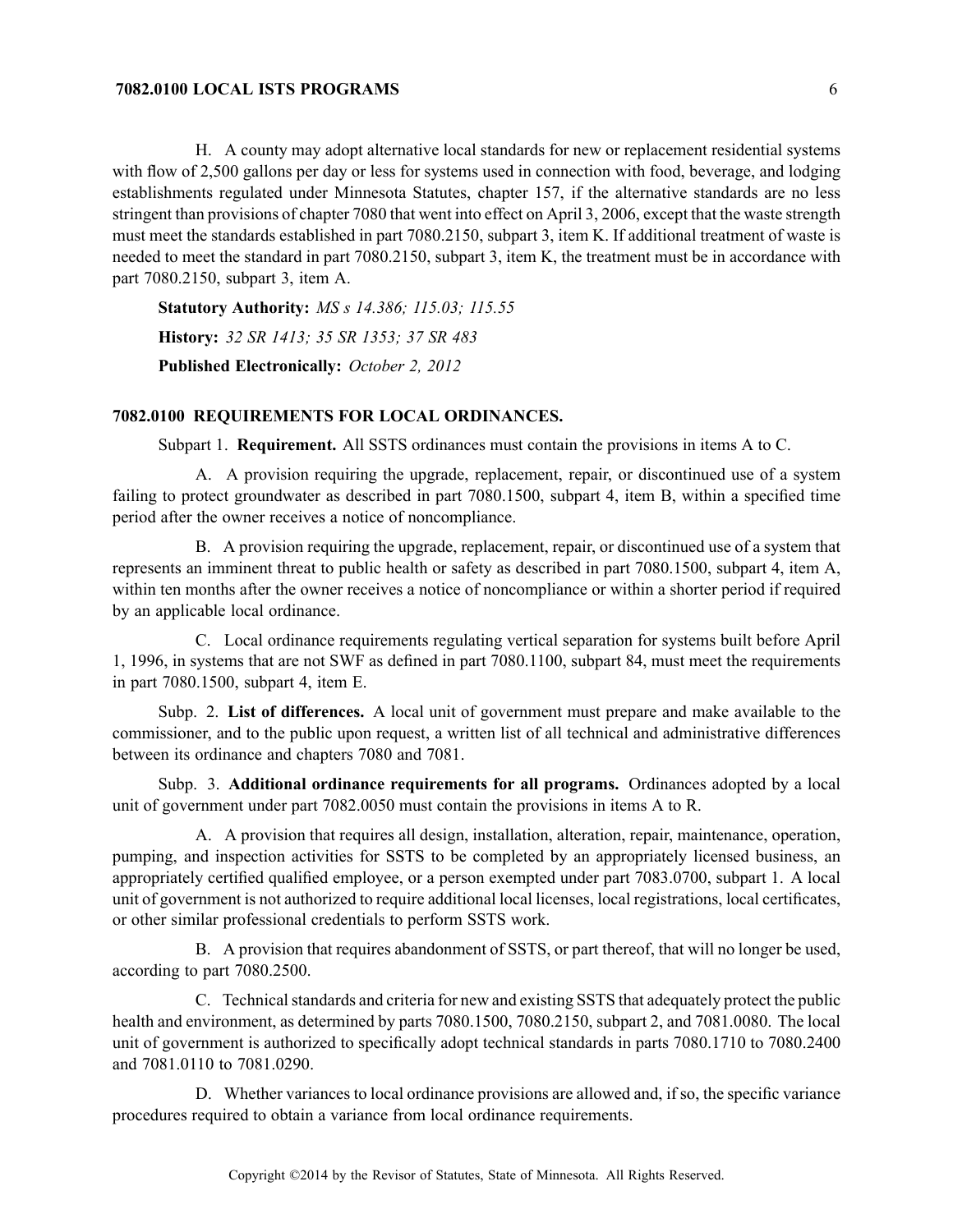E. Provisions for design review, permit issuance, construction inspection, and system management.

F. A provision that requires that all lots created after January 23, 1996, have <sup>a</sup> minimum of two soil treatment and dispersal areas that suppor<sup>t</sup> systems as described in parts 7080.2200 to 7080.2230 or site conditions described in par<sup>t</sup> 7081.0270, subparts 3 to 7, as applicable.

G. A provision that specifies the conditions necessary to allow the use of holding tanks. The ordinance must specify holding tank operation and maintenance requirements. At <sup>a</sup> minimum, <sup>a</sup> monitoring and disposal contract signed by the owner and <sup>a</sup> licensed maintenance business is required unless the owner is <sup>a</sup> farmer exemp<sup>t</sup> from licensing under Minnesota Statutes, section 115.56, subdivision 2 paragraph (b), clause (3). The homeowner is responsible for ensuring that the contract guarantees the removal of the tank contents before overflow or any discharge.

H. A provision that prohibits surface discharge of sewage from SSTS unless issued <sup>a</sup> national pollution discharge elimination system permit by the agency.

I. A provision specifying the allowable use and location of SSTS in floodplains in compliance with applicable state and local requirements.

J. A provision requiring that <sup>a</sup> managemen<sup>t</sup> plan be submitted by the designer to the local unit of governmen<sup>t</sup> before issuance of <sup>a</sup> construction permit for all new or replacement ISTS as described in par<sup>t</sup> 7080.1100, subparts 51 and 66.

K. A provision requiring operating permits for all systems installed under parts 7080.2350 and 7080.2400 and chapter 7081. An operating permit is recommended for holding tanks regulated under par<sup>t</sup> 7080.2290.

L. For systems not operated under <sup>a</sup> managemen<sup>t</sup> plan, <sup>a</sup> provision requiring solids removal from septic tanks or determination of the need to remove solids from septic tanks no less than every three years. The ordinance must require removal of solids if the solids accumulation needs to be removed based on par<sup>t</sup> 7080.2450.

M. A provision requiring that all owners of new or replacement Class V injection wells, as defined in Code of Federal Regulations, title 40, part 144, submit inventory information to the Environmental Protection Agency and the agency and that all Class V wells be identified as such in property transfer disclosures.

N. A provision outlining how conflicting inspections and other technical disputes between SSTS certified individuals will be resolved if they occur as described in par<sup>t</sup> 7082.0700, subpart 5.

O. A provision specifying what level of local approval is needed for repair, rejuvenation, or remediation of SSTS, as defined in local ordinance.

P. A provision specifying the allowed methods to determine the loading rate from par<sup>t</sup> 7080.2150, subpart 3, item E, Table IX or IXa, for sizing of soil treatment and dispersal systems.

Q. A provision that requires all sewage generated in the jurisdiction to be treated either in an agency-permitted facility or a system that meets the requirements of an ordinance adopted under this chapter.

R. If the ordinance allows a reduced vertical separation distance as described in part 7080.1500, subpart 4, item D, it must not allow more than <sup>a</sup> 15 percen<sup>t</sup> reduction in the vertical separation distance to account for settling of sand or soil, normal variation of measurements, and interpretations of the limiting layer conditions.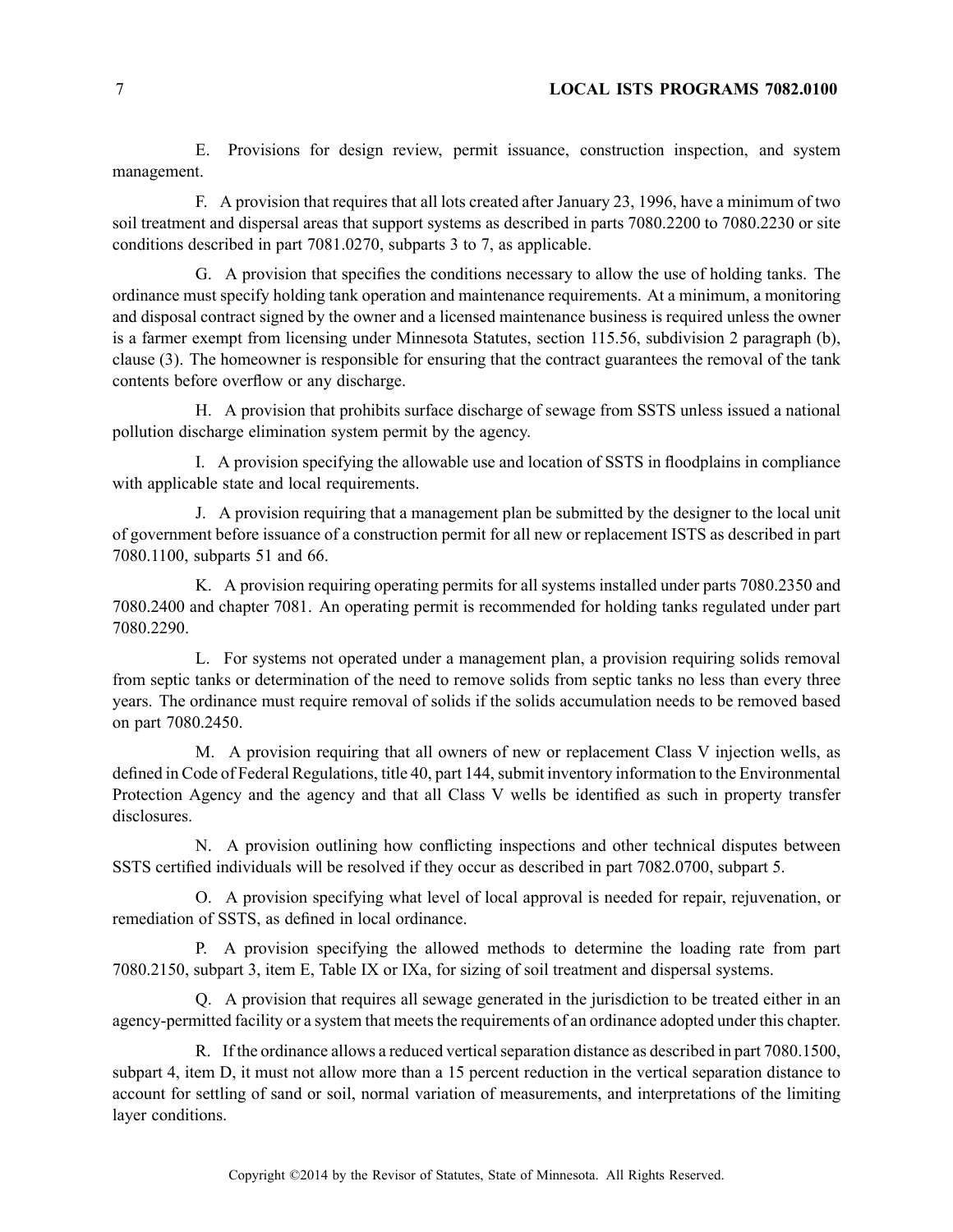# **7082.0100 LOCAL ISTS PROGRAMS** 8

Subp. 4. **Ordinance requirementsfor performance programs.** Performance programs are broader in scope than conventional programs and go beyond the minimum technical requirements of this chapter. Performance programs must meet the requirements of subpart 3 and items A to J.

A. An education program must be established to educate owners on the purpose, use, and care of SSTS and notify owners of impending scheduled submittals of compliance monitoring reports.

B. A program must be established to evaluate potential risks of SSTS-receiving environments, inform the local planning authority of changes in regulations, and evaluate the potential impacts of SSTS regulation changes on land use.

C. A program must be established to determine performance requirements necessary to protect public health and water resources for each defined receiving environment in the regulatory jurisdiction. At <sup>a</sup> minimum, the performance requirements must protect underground sources of drinking water according to chapter 4717 and protect surface waters according to chapter 7050.

D. The ordinance must establish site evaluation requirements that define the process to characterize the receiving environment.

E. A program must be established to administer renewable operating permits issued to system owners, stipulating system performance and compliance monitoring requirements renewable upon documentation of compliance with operating permit stipulations. The program must provide for tracking and reviewing compliance monitoring reports for timely submittal by owners and ensuring the system is operating within its performance requirements stipulated in the operating permit.

F. A program must be established to track residuals hauling, treatment, and disposal according to Code of Federal Regulations, title 40, par<sup>t</sup> 503, and Use and Disposal of Sewage Sludge, Code of Federal Regulations, title 40, par<sup>t</sup> 257, and applicable state, tribal, and local requirements.

G. A program must be established for notifying owners of pending scheduled submittals of compliance monitoring reports and performing system inspections randomly or at the time of operating permit renewal.

H. An enforcement program must be established that includes penalties for failure to comply with the compliance schedule and requires system assessments by <sup>a</sup> certified inspector at the time of operating permit renewal.

I. A record-keeping program must be established that includes <sup>a</sup> database inventory of all systems, including locations, site evaluations, record drawings, permits, and inspection reports, tracking for operating permits, and compliance reporting.

J. A financial assistance and funding program must be established providing the legal and financial suppor<sup>t</sup> to sustain the managemen<sup>t</sup> program.

Subp. 5. **More restrictive.** Technical or administrative requirements in local ordinances are allowed to be more restrictive than this chapter.

**Statutory Authority:** *MS <sup>s</sup> 115.03; 115.55*

**History:** *32 SR 1413; 35 SR 1353*

**Published Electronically:** *March 11, 2011*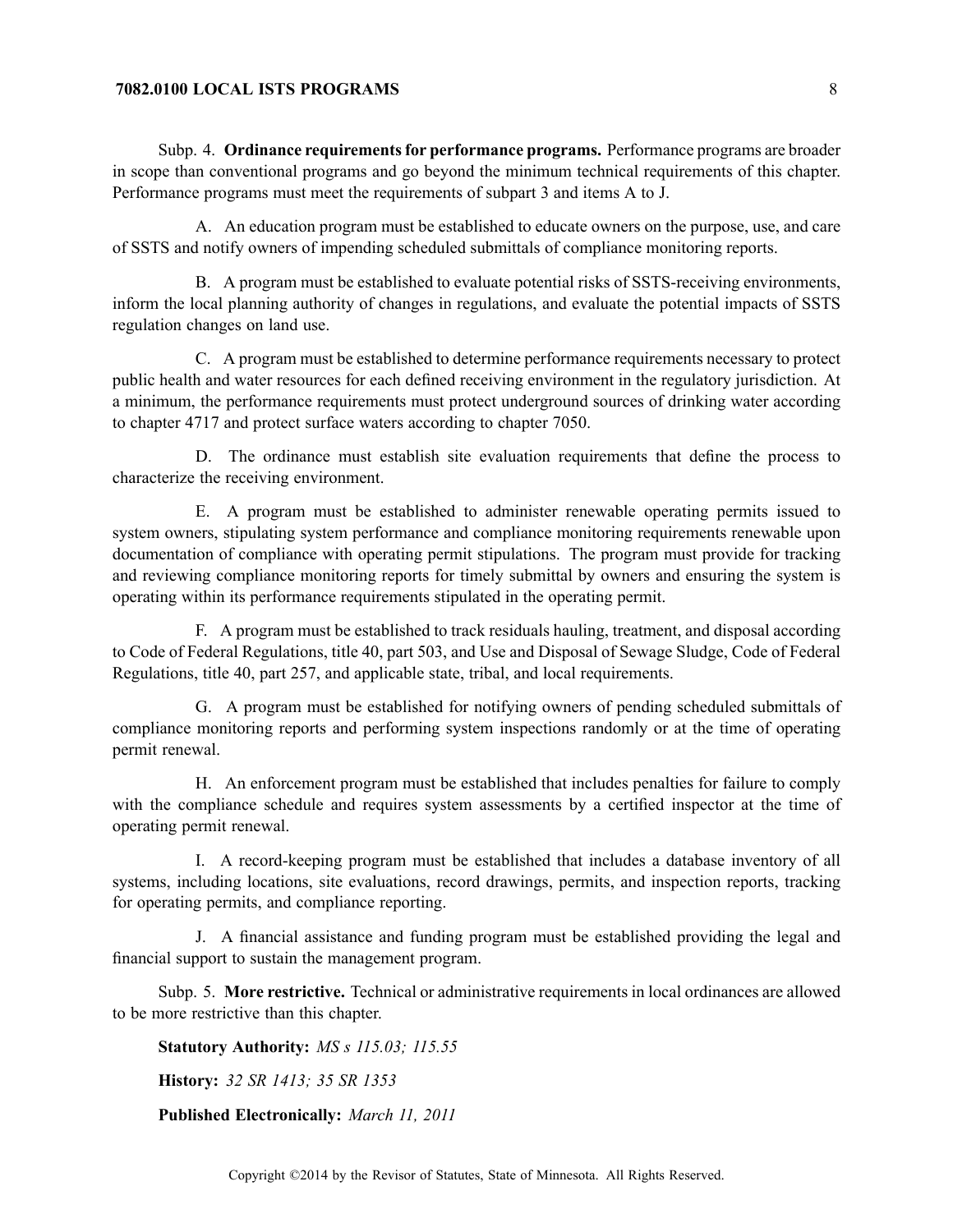#### **7082.0300 LOCAL PROGRAM ADMINISTRATION.**

#### Subpart 1. **Variance from requirements of this chapter.**

A. A local unit of governmen<sup>t</sup> is authorized to reques<sup>t</sup> <sup>a</sup> variance from the commissioner from the standards in this chapter or reques<sup>t</sup> <sup>a</sup> variance to the public health or environmental protection standards in parts 7080.2150, subpart 2, and 7081.0080, subparts 2 to 5.

B. Before granting <sup>a</sup> requested variance, the commissioner must find that by reason of exceptional circumstances, the strict enforcement or strict conformity with this chapter or public health or environmental standards would be unreasonable, impractical, or not feasible under the circumstances. The commissioner may permit <sup>a</sup> variance under par<sup>t</sup> 7000.7000 in harmony with the general purpose of this chapter and chapters 7080 and 7081 and the intent of applicable state laws. The variance reques<sup>t</sup> must contain, as applicable:

(1) the specific provision in the rule or rules from which the variance is requested;

- (2) the reasons why compliance with the rule is difficult or inappropriate;
- (3) <sup>a</sup> description of the hardship that prevents compliance with the rule;

(4) the alternative measures that will be taken to ensure <sup>a</sup> comparable degree of compliance with the intention of the applicable chapter;

- (5) the length of time for which the variance is requested;
- (6) cost considerations; and

(7) other relevant information requested by the commissioner as necessary to properly evaluate the variance request.

C. Variances must be submitted to and approved by the commissioner prior to implementation.

#### Subp. 2. **Prohibited variation.**

A. Local ordinances or locally issued variances must not deviate from flow determinations under part 7081.0110 if the deviation reduces the average daily flow from more than 10,000 gallons to 10,000 gallons per day or less without approval of the commissioner.

B. Programs adopted under part 7082.0100, subpart 3, must not issue variances from provisions in par<sup>t</sup> 7080.2150, subpart 2, items A to D, or 7081.0080, subparts 2 to 5.

C. Only the governing state agency or locally delegated authority is authorized to issue variances to chapters 4715, 4720, 4725, 6105, and 6120.

Subp. 3. **Variation from local ordinance requirements.** Variances to standards and criteria not listed in subpart 2 are allowed to be granted on <sup>a</sup> site-by-site basis by the local unit of government, if applicable local variance procedures are followed.

Subp. 4. **Record keeping requirements.** Local units of governmen<sup>t</sup> must maintain records of certificates of compliance, notices of noncompliance, permit applications, issued permits, enforcement proceedings, variance requests, and other actions taken. Records must be available for review by the commissioner. Permit files must also include:

A. site evaluation reports, including items identified in parts 7080.1730 and 7081.0200;

B. design reports for items identified in parts 7080.2430 and 7081.0270, subpart 11;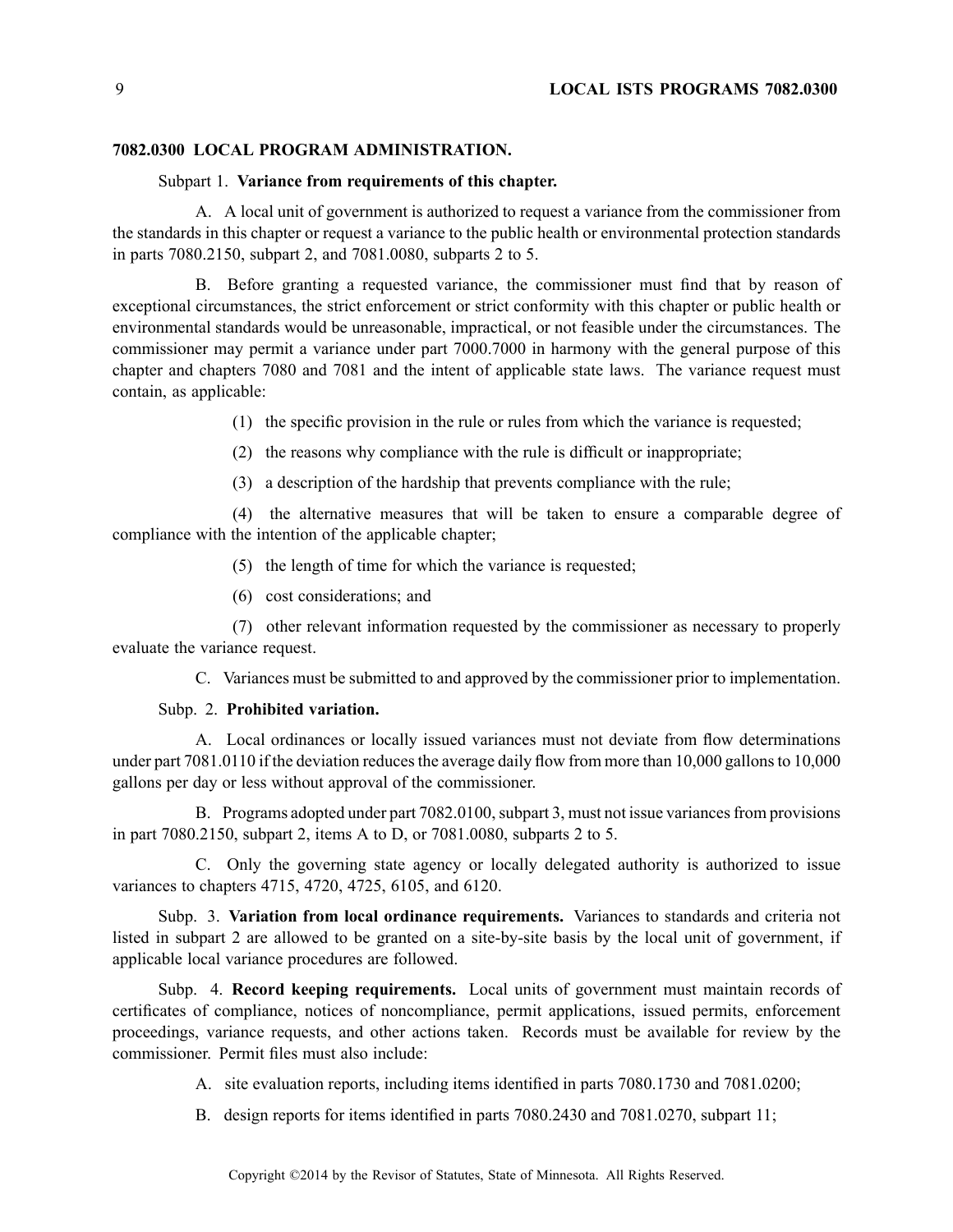# **7082.0500 LOCAL ISTS PROGRAMS** 10

C. as-built drawings;

D. managemen<sup>t</sup> plans and results from approved managemen<sup>t</sup> plans; and

E. an annual list of all sewage system tanks installed in the jurisdiction, sorted by the licensed installation business.

Subp. 5. **Enforcement of local ordinances.** Local units of governmen<sup>t</sup> shall administer local programs and enforce local ordinances that regulate SSTS as adopted in compliance with this chapter. Local units of governmen<sup>t</sup> are authorized to also enforce local ordinances under Minnesota Statutes, section 115.071, subdivisions 3 and 4.

**Statutory Authority:** *MS <sup>s</sup> 115.03; 115.55* **History:** *32 SR 1413; 35 SR 1353* **Published Electronically:** *March 11, 2011*

## **7082.0500 PERMIT PROGRAM FOR SSTS.**

#### Subpart 1. **General requirements for permit program.**

A. Local units of governmen<sup>t</sup> shall enforce local ordinances that regulate SSTS through permitting programs that meet the minimum requirements of this chapter.

B. A local unit of governmen<sup>t</sup> with an SSTS ordinance adopted under par<sup>t</sup> 7082.0040, subparts 2 and 3, must have <sup>a</sup> permit program that specifically addresses the following:

- (1) permit application requirements;
- (2) site, design, and soil review and approval requirements and procedures;
- (3) record keeping; and
- (4) reporting to the commissioner.

C. Permits must be required for all new construction and replacement. A local unit of governmen<sup>t</sup> is authorized to require permits for all or certain types of SSTS repairs.

D. A local unit of governmen<sup>t</sup> with <sup>a</sup> local ordinance to regulate bedroom additions must comply with subpart 3, item C.

Subp. 2. **SSTS permit application requirements.** SSTS permit applications must require the submittal of exhibits necessary for issuing <sup>a</sup> permit as described in this chapter, along with general requirements for identifying the property and owners, <sup>a</sup> site evaluation report, <sup>a</sup> design report, <sup>a</sup> managemen<sup>t</sup> plan, and any other information requested by the local unit of governmen<sup>t</sup> pertinent to this process. Exhibits for site evaluation, design, and applicable construction information must be complete and include <sup>a</sup> certified statement from the certified person who conducted or oversaw the work. An approval process must be developed to address changes in the approved design that served as the basis for issuing <sup>a</sup> permit.

Subp. 3. **Permit approval requirements and procedures.** The permit program must include the requirements in items A to D.

A. A qualified employee with jurisdiction or licensed inspection business who is authorized by the local unit of governmen<sup>t</sup> must review the permit application and other exhibits to determine whether site evaluation procedures, observations, and conclusions are accurate and fulfill applicable requirements and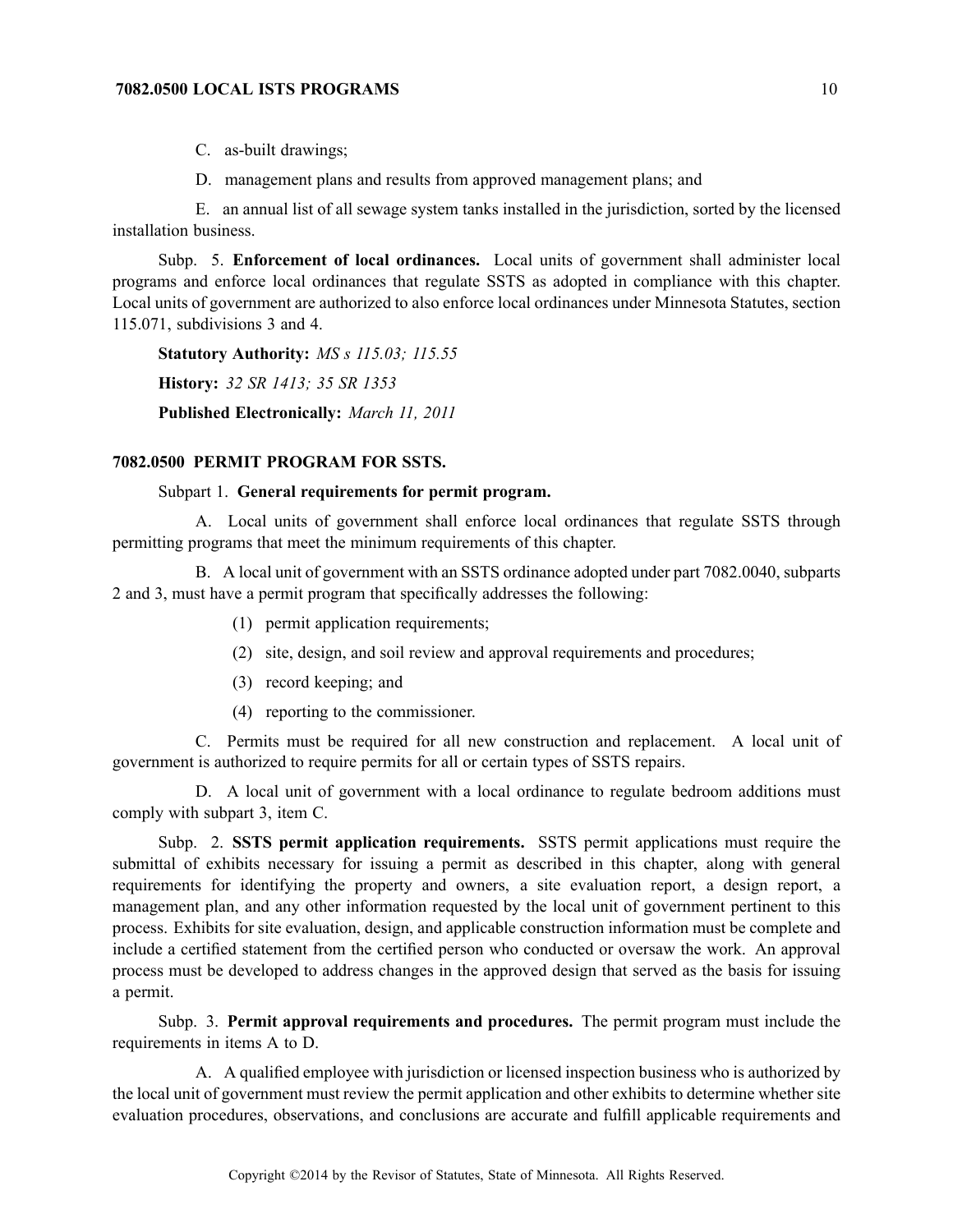## 11 **LOCAL ISTS PROGRAMS 7082.0600**

whether the proposed system will meet applicable requirements. An infield verification of the periodically saturated soil or bedrock at the proposed soil treatment and dispersal sites must be conducted by <sup>a</sup> qualified employee with jurisdiction or licensed inspection business who is authorized by the local unit of government. An advanced inspector is required to perform the duties listed in this item for Type IV and Type V ISTS as described in parts 7080.2350 and 7080.2400, ISTS design flow of greater than 2,500 gallons per day, and MSTS. The infield verification of the periodically saturated soil or bedrock must occur prior to issuance of the certificate of compliance.

B. The local unit of governmen<sup>t</sup> must review and either approve or deny the permit application before issuing <sup>a</sup> construction permit. Construction must not be initiated until <sup>a</sup> construction permit is granted. Final approval of the system must be evidenced by issuance of <sup>a</sup> certificate of compliance.

C. Local units of governmen<sup>t</sup> shall not issue <sup>a</sup> building permit or variance for <sup>a</sup> bedroom addition on property served by <sup>a</sup> system unless the SSTS is in compliance with applicable requirements, as evidenced by <sup>a</sup> certificate of compliance. A local unit of governmen<sup>t</sup> is authorized to temporarily waive the certificate of compliance requirement in this item for <sup>a</sup> bedroom addition permit for which application is made during the period from November 1 to April 30, provided <sup>a</sup> compliance inspection of the system is performed by the following June 1 and the applicant submits <sup>a</sup> certificate of compliance by the following September 30. This item does not apply if the local unit of governmen<sup>t</sup> does not have an ordinance requiring <sup>a</sup> permit to add <sup>a</sup> bedroom.

D. A licensed inspection business working on behalf of <sup>a</sup> local unit of governmen<sup>t</sup> must not design or install systems that the business will be responsible for permitting or inspecting as par<sup>t</sup> of its local governmen<sup>t</sup> duties.

**Statutory Authority:** *MS <sup>s</sup> 115.03; 115.55* **History:** *32 SR 1413; 35 SR 1353* **Published Electronically:** *March 11, 2011*

## **7082.0600 SYSTEM MANAGEMENT.**

## Subpart 1. **Management plans.**

A. Local units of governmen<sup>t</sup> must require managemen<sup>t</sup> plansfor all new or replacement SSTS as described in parts 7080.2210 to 7080.2400. These plans must be submitted to the local governmen<sup>t</sup> before issuance of <sup>a</sup> construction permit.

B. Management plans must include:

(1) maintenance requirements, including frequency;

(2) operational requirements, including which tasks the owner can perform and which tasks <sup>a</sup> licensed service provider or maintainer must perform;

(3) monitoring requirements;

(4) requirements that the owner notify the local unit of governmen<sup>t</sup> when managemen<sup>t</sup> plan requirements are not met;

(5) disclosure of the location and condition of the additional soil treatment and dispersal area on the lot or serving that residence; and

(6) other requirements as determined by the local unit of government.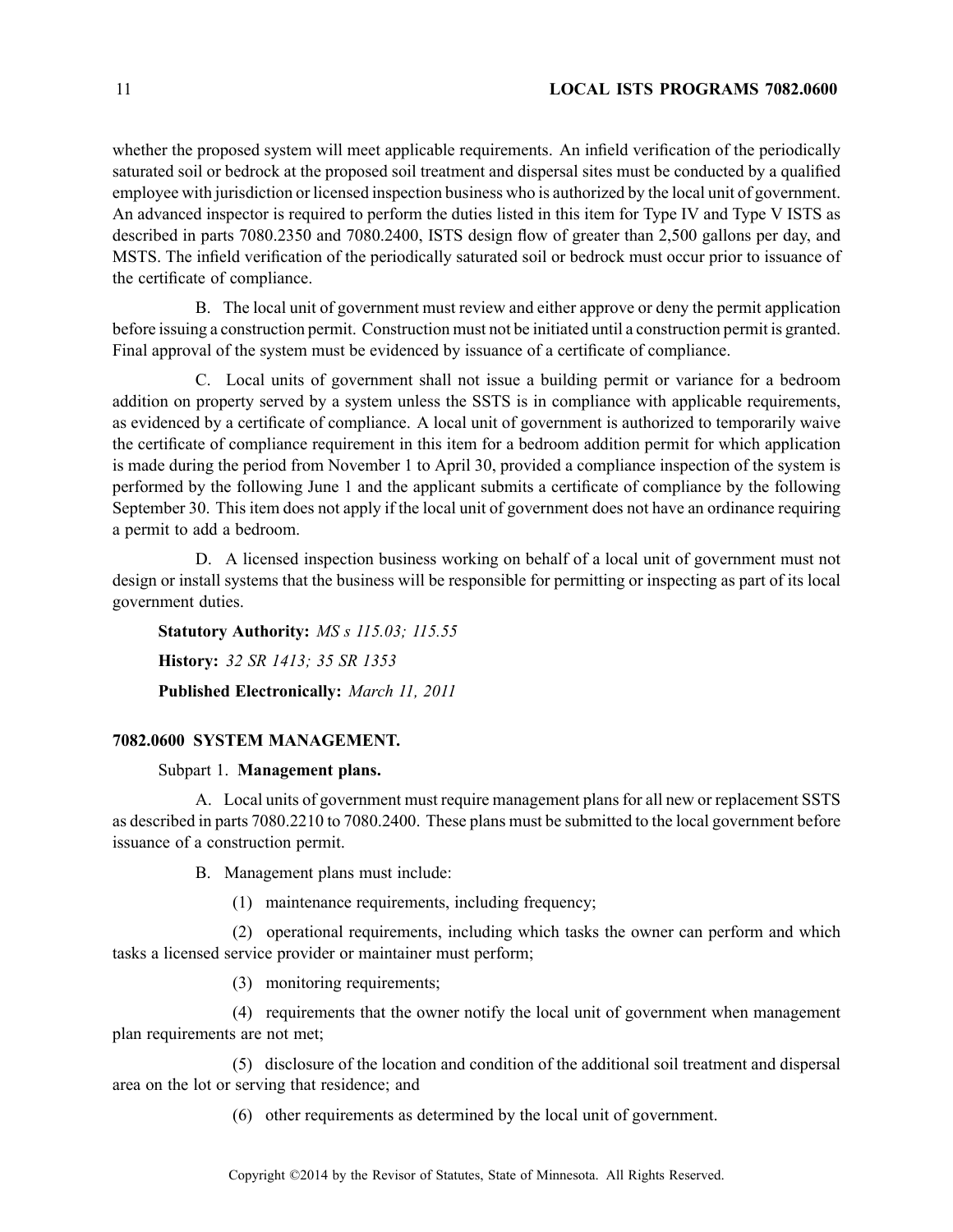#### Subp. 2. **SSTS operating permits.**

A. Local units of governmen<sup>t</sup> must issue and enforce an operating permit for SSTS specified in par<sup>t</sup> 7082.0100, subpart 3, item K.

B. An operating permit must include:

- (1) maintenance requirements, including frequency of maintenance;
- (2) operational requirements;
- (3) monitoring requirements;
- (4) compliance limits and compliance boundaries;
- (5) reporting frequency;

(6) <sup>a</sup> requirement that the permittee notify the local unit of governmen<sup>t</sup> when permit requirements are not met. Corrective actions must be taken as directed by the local unit of government;

(7) disclosure of the location and condition of the additional soil treatment and dispersal system; and

(8) stipulation of acceptable and prohibited discharges.

**Statutory Authority:** *MS <sup>s</sup> 115.03; 115.55*

**History:** *32 SR 1413; 35 SR 1353*

**Published Electronically:** *March 11, 2011*

## **7082.0700 INSPECTION PROGRAM FOR SUBSURFACE SEWAGE TREATMENT SYSTEMS.**

Subpart 1. **Inspection requirements.** Local units of governmen<sup>t</sup> must adopt and implement <sup>a</sup> construction inspection program for new construction and replacement SSTS to enforce requirements under this chapter. The construction inspection program must specify the frequency and times of inspections, specify the requirements of an inspection, establish an inspection protocol, provide for when an inspection cannot be completed in <sup>a</sup> timely manner, and, at <sup>a</sup> minimum, include the requirements for <sup>a</sup> compliance inspection under subparts 2 and 3, excep<sup>t</sup> for subpart 3, item E.

#### Subp. 2. **Compliance inspection; new construction or replacement.**

A. A compliance inspection for all new construction or replacement must be conducted:

(1) to ensure compliance with applicable requirements;

(2) to ensure compliance before issuance of <sup>a</sup> permit for the addition of <sup>a</sup> bedroom on property served by an SSTS, if the local unit of governmen<sup>t</sup> issues permits for the addition of <sup>a</sup> bedroom, unless the requirements under par<sup>t</sup> 7082.0500, subpart 3, item C, are met;

(3) by <sup>a</sup> qualified employee or licensed inspection business, authorized by the local unit of government, who is independent of the owner and the installer; and

(4) for an evaluation, investigation, inspection, recommendation, or other process used to prepare <sup>a</sup> disclosure if conducted by <sup>a</sup> party who is not the system owner. This disclosure action constitutes <sup>a</sup> compliance inspection and must be conducted according to this chapter.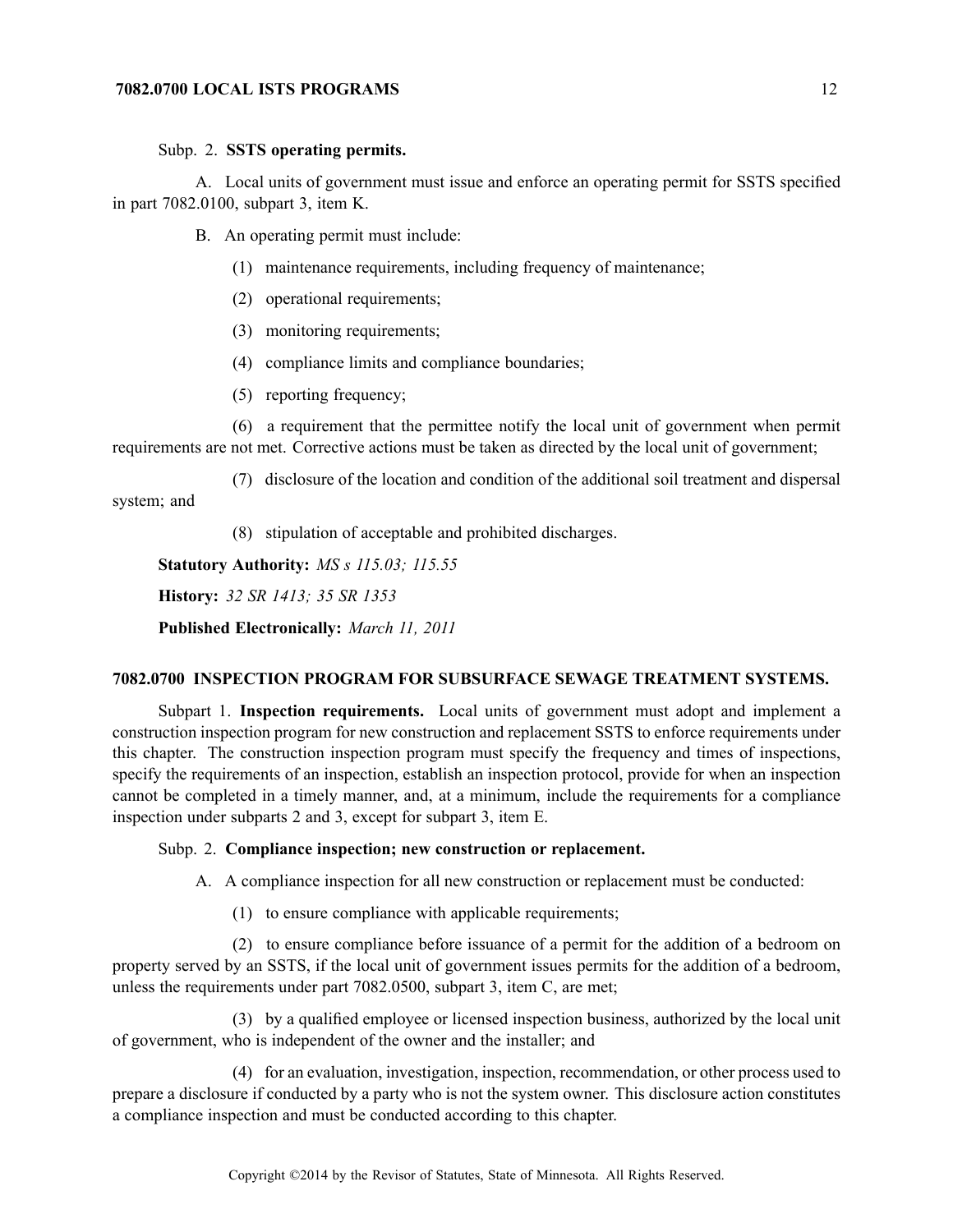B. A licensed inspection business that inspects an existing SSTS is allowed to subsequently design and install <sup>a</sup> new SSTS for that property, provided the inspection business is also licensed to design and install.

C. A licensed inspection business working on behalf of <sup>a</sup> local unit of governmen<sup>t</sup> must not design or install <sup>a</sup> new or replacement system if there is <sup>a</sup> likelihood that the inspector or business will be responsible for permitting or inspecting the new or replacement system or system site.

D. A licensed inspection business may inspect an existing system that they designed or installed once it has been independently inspected.

E. A person working for or on behalf of <sup>a</sup> local unit of governmen<sup>t</sup> is not allowed to use the person's position to solicit for private business gain.

## Subp. 3. **Certificate of compliance; notice of noncompliance.**

A. SSTS in compliance with applicable requirements must be issued <sup>a</sup> certificate of compliance and systems found not in compliance must be issued <sup>a</sup> notice of noncompliance. SSTS not in compliance with par<sup>t</sup> 7080.1500, subpart 4, item A, or 7081.0080, subpart 3, must be repaired or replaced within ten months or as directed under Minnesota Statutes, chapter 145A. Systems out of compliance with other applicable requirements must be repaired or replaced according to local ordinance requirements. Systems issued <sup>a</sup> notice of noncompliance for operational or monitoring deficiencies must immediately be maintained, monitored, or managed according to the operating permit.

B. The initial certificate of compliance must be issued if reasonable assurance is evident that the system was built according to applicable requirements as specified in the construction permit.

C. Local units of governmen<sup>t</sup> must develop <sup>a</sup> certificate of compliance document or use <sup>a</sup> certificate of compliance developed by the agency for new construction and replacement. The certificate of compliance for new construction and replacement must include the vertical separation distance repor<sup>t</sup> described in subpart 4, item B, subitem (2), and the managemen<sup>t</sup> plan developed under par<sup>t</sup> 7082.0600, subpart 1. All certificates of compliance and notices of noncompliance for new construction and replacement must include property and property owner identification, date of inspection, system components, system location (dimensioned or drawn to scale), well setback distance, field check of soil conditions, SWF, as defined under par<sup>t</sup> 7080.1100, subpart 84, designations as applicable, and Class V designation as applicable.

D. A certificate of compliance or notice of noncompliance for new construction or replacement must be signed by <sup>a</sup> licensed inspection business or by <sup>a</sup> qualified employee certified as an inspector who is authorized by the local unit of government. The certificate of compliance or notice of noncompliance for new construction and replacement must be submitted to the local unit of governmen<sup>t</sup> no later than 15 days after any compliance inspection. The certificate of compliance or notice of noncompliance for new construction and replacement must be submitted to the owner or owner's agen<sup>t</sup> within 15 days after any compliance inspection.

E. A certificate of compliance or notice of noncompliance must include <sup>a</sup> certified statement from the certified individual or qualified employee who conducted the compliance inspection and indicate whether the SSTS is in compliance with local ordinance requirements.

F. If <sup>a</sup> compliance inspection for new construction and replacement indicates that the system is not in compliance with applicable requirements, the notice must contain <sup>a</sup> statement to this effect and specify the reason for noncompliance.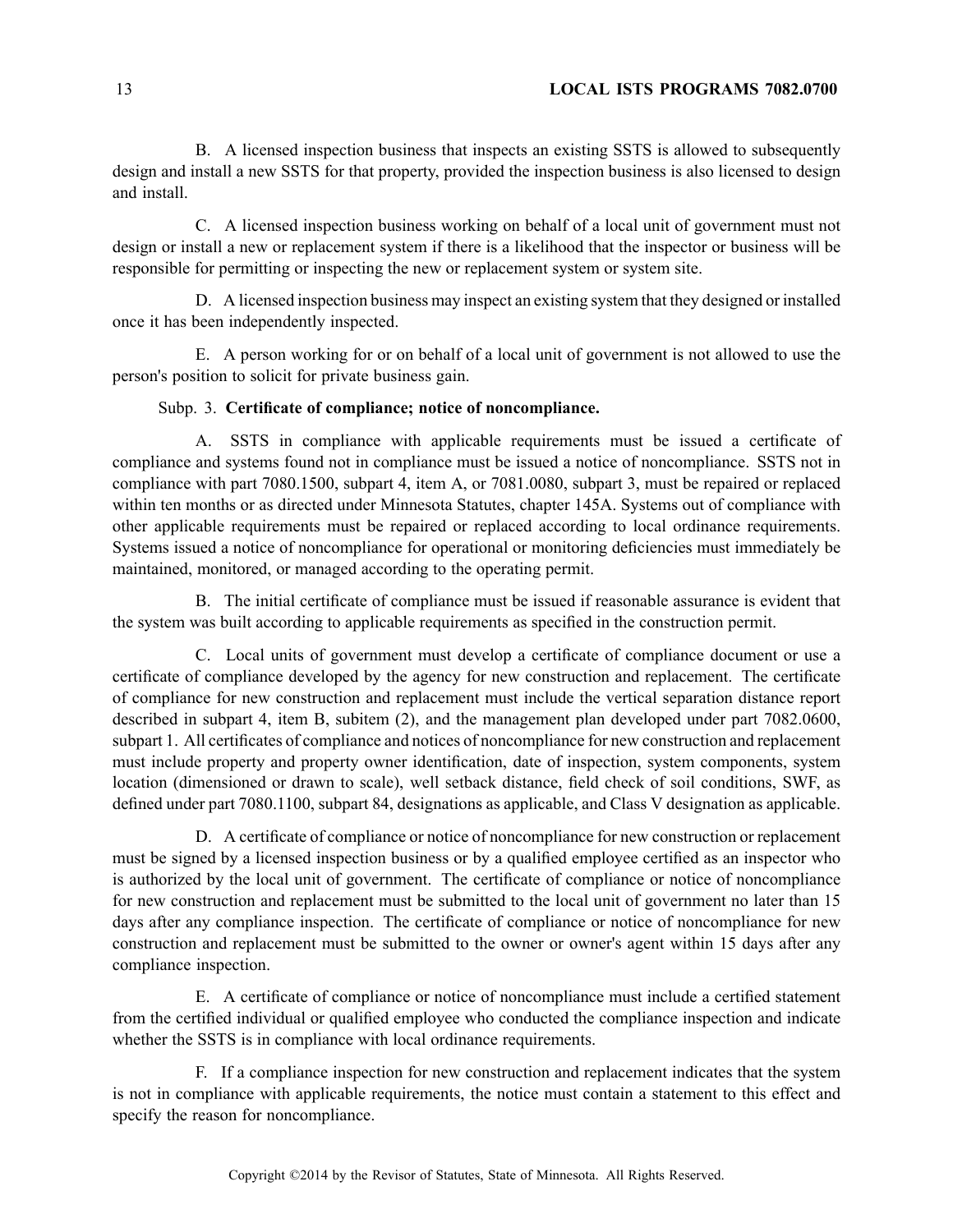G. Certificates of compliance for new construction or <sup>a</sup> replacement system remain valid for five years from the date of issuance unless the local unit of governmen<sup>t</sup> finds evidence of noncompliance.

## Subp. 4. **Compliance inspection; existing systems.**

A. A compliance inspection of an existing system must first determine whether the soil dispersal system, sewage tanks, or other conditions pose an imminent threat to public health and safety as defined in par<sup>t</sup> 7080.1500, subpart 4, item A. A determination must then be made as to whether the sewage tanks and soil dispersal area are failing to protect ground water as defined in par<sup>t</sup> 7080.1500, subpart 4, item B. The inspection must also verify compliance with par<sup>t</sup> 7080.1500, subpart 4, item C.

B. The agency's inspection repor<sup>t</sup> form for existing SSTS, supplemented with any necessary or locally required supporting documentation, must be used for the existing system compliance inspections in subitems (1) to (4). Allowable supporting documentation includes tank integrity assessments made within the pas<sup>t</sup> three years and prior soil separation assessments.

(1) A tank integrity and safety compliance assessment must be completed by <sup>a</sup> licensed SSTS inspection, maintenance, installation, or service provider business or <sup>a</sup> qualified employee inspector with jurisdiction. An existing compliant tank integrity and safety compliance assessment is valid for three years unless <sup>a</sup> new evaluation is requested by the owner or owner's agen<sup>t</sup> or is required according to local regulations.

(2) A soil separation compliance assessment must be completed by <sup>a</sup> licensed inspection business or <sup>a</sup> qualified employee inspector with jurisdiction. Compliance must be determined either by conducting new soil borings or by prior soil separation documentation made by two independent parties. The soil borings used for system design or previous inspections are allowed to be used. If the soil separation has been determined by two independent parties, a subsequent determination is not required unless requested by the owner or owner's agen<sup>t</sup> or required according to local regulations.

(3) Determination of hydraulic performance and other compliance in par<sup>t</sup> 7080.1500, subpart 4, item A, must be completed by either <sup>a</sup> licensed inspection business or <sup>a</sup> qualified employee inspector with jurisdiction.

(4) A determination of operational performance and other compliance in par<sup>t</sup> 7080.1500, subparts 4, item C, and 5, must be completed by <sup>a</sup> licensed advanced inspection business, <sup>a</sup> qualified employee with an advanced inspector certification with jurisdiction, or <sup>a</sup> service provider. A passing repor<sup>t</sup> is valid until <sup>a</sup> new inspection is requested.

C. A certificate of compliance or notice of noncompliance for an existing system must be based on the results of the verifications in item B. The certificate of compliance or notice of noncompliance for an existing system must be signed by <sup>a</sup> licensed inspection business or <sup>a</sup> qualified employee inspector with jurisdiction. The certificate or notice for an existing system must be submitted to the local unit of governmen<sup>t</sup> with jurisdiction and the property owner or owner's agent no later than 15 days after a compliance inspection. The completed form must also be submitted to the owner or owner's agent. The certificate of compliance for an existing system is valid for three years from the date of issuance, unless <sup>a</sup> new inspection is requested by the owner or owner's agen<sup>t</sup> or is required according to local regulations.

D. If <sup>a</sup> compliance inspection for an existing system indicates that the system is noncompliant, the notice must be signed by <sup>a</sup> licensed inspection business or qualified employee inspector with jurisdiction, contain <sup>a</sup> statement of noncompliance, and specify the reasons for noncompliance of each componen<sup>t</sup> specified in item B.